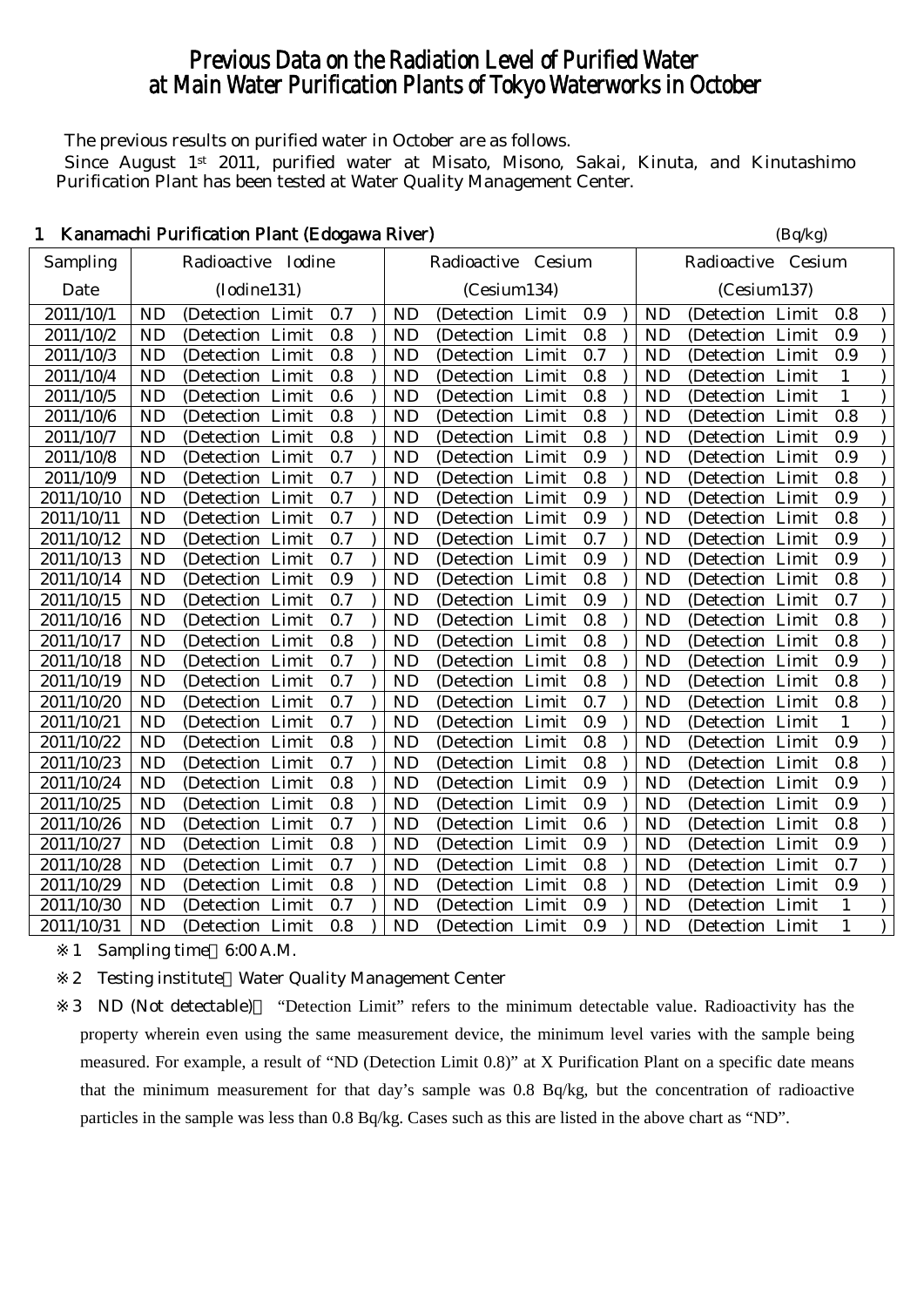## 2 Asaka Purification Plant (Arakawa River) (Bq/kg)

|            |           | $\frac{1}{2}$ wand I armore on I fame $\frac{1}{2}$ is and we for $\frac{1}{2}$ |         |           |                    |         |           | (44.5)             |              |  |
|------------|-----------|---------------------------------------------------------------------------------|---------|-----------|--------------------|---------|-----------|--------------------|--------------|--|
| Sampling   |           | Radioactive Iodine                                                              |         |           | Radioactive Cesium |         |           | Radioactive Cesium |              |  |
| Date       |           | (Iodine131)                                                                     |         |           | (Cesium134)        |         |           | (Cesium137)        |              |  |
| 2011/10/1  | <b>ND</b> | (Detection Limit                                                                | 0.7     | <b>ND</b> | (Detection Limit)  | 0.9     | <b>ND</b> | (Detection Limit   | 0.9          |  |
| 2011/10/2  | <b>ND</b> | (Detection Limit                                                                | 0.7     | <b>ND</b> | (Detection Limit   | 0.9     | <b>ND</b> | (Detection Limit   | 0.9          |  |
| 2011/10/3  | <b>ND</b> | (Detection Limit                                                                | 0.8     | <b>ND</b> | (Detection Limit   | 0.8     | <b>ND</b> | (Detection Limit   | 0.9          |  |
| 2011/10/4  | <b>ND</b> | (Detection Limit                                                                | 0.8     | <b>ND</b> | (Detection Limit   | 0.9     | <b>ND</b> | (Detection Limit   | 0.8          |  |
| 2011/10/5  | <b>ND</b> | (Detection Limit                                                                | 0.7     | <b>ND</b> | (Detection Limit   | 0.9     | <b>ND</b> | (Detection Limit   | 0.9          |  |
| 2011/10/6  | <b>ND</b> | (Detection Limit                                                                | 0.7     | <b>ND</b> | (Detection Limit   | 0.7     | <b>ND</b> | (Detection Limit   | 0.9          |  |
| 2011/10/7  | <b>ND</b> | (Detection Limit                                                                | $0.8\,$ | <b>ND</b> | (Detection Limit   | 0.9     | <b>ND</b> | (Detection Limit   | 0.8          |  |
| 2011/10/8  | <b>ND</b> | (Detection Limit                                                                | 0.8     | <b>ND</b> | (Detection Limit   | 0.8     | <b>ND</b> | (Detection Limit   | 0.9          |  |
| 2011/10/9  | <b>ND</b> | (Detection Limit                                                                | 0.6     | <b>ND</b> | (Detection Limit   | 0.7     | <b>ND</b> | (Detection Limit   | 0.9          |  |
| 2011/10/10 | <b>ND</b> | (Detection Limit                                                                | 0.7     | <b>ND</b> | (Detection Limit   | 0.9     | <b>ND</b> | (Detection Limit   | 0.9          |  |
| 2011/10/11 | <b>ND</b> | (Detection Limit                                                                | 0.7     | <b>ND</b> | (Detection Limit   | 0.8     | <b>ND</b> | (Detection Limit   | 0.9          |  |
| 2011/10/12 | <b>ND</b> | (Detection Limit                                                                | 0.8     | <b>ND</b> | (Detection Limit   | 0.8     | <b>ND</b> | (Detection Limit   | 0.9          |  |
| 2011/10/13 | <b>ND</b> | (Detection Limit                                                                | 0.8     | <b>ND</b> | (Detection Limit   | 0.8     | <b>ND</b> | (Detection Limit   | $\mathbf{1}$ |  |
| 2011/10/14 | <b>ND</b> | (Detection Limit                                                                | 0.8     | <b>ND</b> | (Detection Limit   | 0.9     | <b>ND</b> | (Detection Limit   | 0.8          |  |
| 2011/10/15 | <b>ND</b> | (Detection Limit                                                                | 0.7     | <b>ND</b> | (Detection Limit   | 0.9     | <b>ND</b> | (Detection Limit   | 0.9          |  |
| 2011/10/16 | <b>ND</b> | (Detection Limit                                                                | 0.7     | <b>ND</b> | (Detection Limit   | 0.8     | <b>ND</b> | (Detection Limit   | 0.9          |  |
| 2011/10/17 | <b>ND</b> | (Detection Limit                                                                | 0.8     | <b>ND</b> | (Detection Limit   | 0.9     | <b>ND</b> | (Detection Limit   | 1            |  |
| 2011/10/18 | <b>ND</b> | (Detection Limit                                                                | 0.8     | <b>ND</b> | (Detection Limit   | 0.8     | <b>ND</b> | (Detection Limit   | 1            |  |
| 2011/10/19 | <b>ND</b> | (Detection Limit                                                                | 0.8     | <b>ND</b> | (Detection Limit   | 0.8     | <b>ND</b> | (Detection Limit   | 0.9          |  |
| 2011/10/20 | <b>ND</b> | (Detection Limit                                                                | 0.7     | <b>ND</b> | (Detection Limit   | 0.9     | <b>ND</b> | (Detection Limit   | 0.9          |  |
| 2011/10/21 | <b>ND</b> | (Detection Limit                                                                | 0.8     | <b>ND</b> | (Detection Limit   | $0.9\,$ | <b>ND</b> | (Detection Limit   | 0.8          |  |
| 2011/10/22 | <b>ND</b> | (Detection Limit                                                                | 0.7     | <b>ND</b> | (Detection Limit   | 0.9     | <b>ND</b> | (Detection Limit   | 1            |  |
| 2011/10/23 | <b>ND</b> | (Detection Limit                                                                | 0.8     | <b>ND</b> | (Detection Limit   | 0.9     | <b>ND</b> | (Detection Limit   | 0.8          |  |
| 2011/10/24 | <b>ND</b> | (Detection Limit                                                                | 0.7     | <b>ND</b> | (Detection Limit   | 0.9     | <b>ND</b> | (Detection Limit   | 0.9          |  |
| 2011/10/25 | <b>ND</b> | (Detection Limit                                                                | 0.7     | <b>ND</b> | (Detection Limit   | 0.8     | <b>ND</b> | (Detection Limit   | 0.8          |  |
| 2011/10/26 | <b>ND</b> | (Detection Limit                                                                | 0.8     | <b>ND</b> | (Detection Limit   | 0.8     | <b>ND</b> | (Detection Limit   | 0.9          |  |
| 2011/10/27 | <b>ND</b> | (Detection Limit                                                                | 0.7     | <b>ND</b> | (Detection Limit   | 0.9     | <b>ND</b> | (Detection Limit   | 0.8          |  |
| 2011/10/28 | <b>ND</b> | (Detection Limit                                                                | 0.7     | <b>ND</b> | (Detection Limit   | 0.8     | <b>ND</b> | (Detection Limit   | 0.8          |  |
| 2011/10/29 | <b>ND</b> | (Detection Limit                                                                | 0.7     | <b>ND</b> | (Detection Limit   | 0.8     | <b>ND</b> | (Detection Limit   | 0.9          |  |
| 2011/10/30 | <b>ND</b> | (Detection Limit                                                                | 0.8     | <b>ND</b> | (Detection Limit   | 0.9     | <b>ND</b> | (Detection Limit   | 1            |  |
| 2011/10/31 | <b>ND</b> | (Detection Limit                                                                | 0.7     | <b>ND</b> | (Detection Limit   | 0.9     | <b>ND</b> | (Detection Limit   | 0.9          |  |

1 Sampling time 6:00 A.M.

2 Testing institute Water Quality Management Center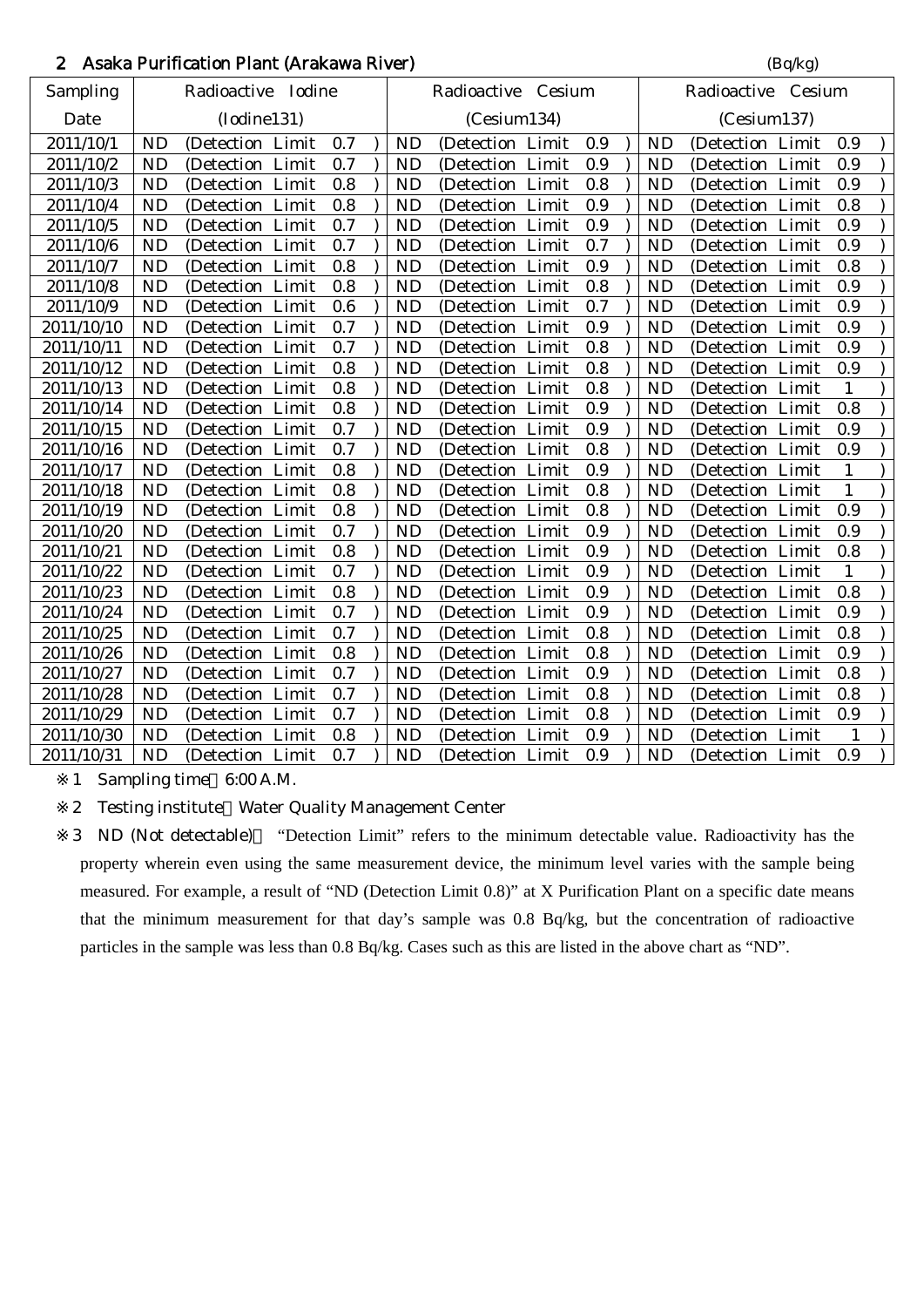## 3 Ozaku Purification Plant (Tamagawa River) (Bq/kg)

|            |           |                    |         |           |                    |         |           | $\sim$ 1 $\sigma$  |     |  |
|------------|-----------|--------------------|---------|-----------|--------------------|---------|-----------|--------------------|-----|--|
| Sampling   |           | Radioactive Iodine |         |           | Radioactive Cesium |         |           | Radioactive Cesium |     |  |
| Date       |           | (Iodine131)        |         |           | (Cesium134)        |         |           | (Cesium137)        |     |  |
| 2011/10/1  | <b>ND</b> | (Detection Limit   | 0.7     | <b>ND</b> | (Detection Limit   | 0.8     | <b>ND</b> | (Detection Limit   | 0.9 |  |
| 2011/10/2  | <b>ND</b> | (Detection Limit   | 0.7     | <b>ND</b> | (Detection Limit   | 0.8     | <b>ND</b> | (Detection Limit   | 0.8 |  |
| 2011/10/3  | <b>ND</b> | (Detection Limit   | 0.8     | <b>ND</b> | (Detection Limit   | 0.7     | <b>ND</b> | (Detection Limit   | 0.9 |  |
| 2011/10/4  | <b>ND</b> | (Detection Limit   | 0.8     | <b>ND</b> | (Detection Limit   | 0.8     | <b>ND</b> | (Detection Limit   | 0.8 |  |
| 2011/10/5  | <b>ND</b> | (Detection Limit   | 0.8     | <b>ND</b> | (Detection Limit   | 0.8     | <b>ND</b> | (Detection Limit   | 0.9 |  |
| 2011/10/6  | <b>ND</b> | (Detection Limit   | 0.8     | <b>ND</b> | (Detection Limit   | 0.9     | <b>ND</b> | (Detection Limit)  | 0.8 |  |
| 2011/10/7  | <b>ND</b> | (Detection Limit   | 0.6     | <b>ND</b> | (Detection Limit   | 0.9     | <b>ND</b> | (Detection Limit   | 0.8 |  |
| 2011/10/8  | <b>ND</b> | (Detection Limit   | 0.8     | <b>ND</b> | (Detection Limit   | 0.7     | <b>ND</b> | (Detection Limit   | 0.9 |  |
| 2011/10/9  | <b>ND</b> | (Detection Limit   | 0.6     | <b>ND</b> | (Detection Limit   | 0.8     | <b>ND</b> | (Detection Limit   | 0.8 |  |
| 2011/10/10 | <b>ND</b> | (Detection Limit   | 0.9     | <b>ND</b> | (Detection Limit   | 0.8     | <b>ND</b> | (Detection Limit   | 0.8 |  |
| 2011/10/11 | <b>ND</b> | (Detection Limit   | 0.7     | <b>ND</b> | (Detection Limit   | 0.8     | <b>ND</b> | (Detection Limit   | 0.9 |  |
| 2011/10/12 | <b>ND</b> | (Detection Limit   | 0.7     | <b>ND</b> | (Detection Limit   | 0.9     | <b>ND</b> | (Detection Limit   | 0.8 |  |
| 2011/10/13 | <b>ND</b> | (Detection Limit   | 0.7     | <b>ND</b> | (Detection Limit   | 0.9     | <b>ND</b> | (Detection Limit   | 0.9 |  |
| 2011/10/14 | <b>ND</b> | (Detection Limit   | 0.8     | <b>ND</b> | (Detection Limit   | 0.9     | <b>ND</b> | (Detection Limit   | 0.8 |  |
| 2011/10/15 | <b>ND</b> | (Detection Limit   | 0.8     | <b>ND</b> | (Detection Limit   | 0.9     | <b>ND</b> | (Detection Limit)  | 0.9 |  |
| 2011/10/16 | <b>ND</b> | (Detection Limit   | 0.7     | <b>ND</b> | (Detection Limit   | $0.8\,$ | <b>ND</b> | (Detection Limit   | 0.8 |  |
| 2011/10/17 | <b>ND</b> | (Detection Limit   | 0.8     | <b>ND</b> | (Detection Limit   | 0.7     | <b>ND</b> | (Detection Limit   | 0.9 |  |
| 2011/10/18 | <b>ND</b> | (Detection Limit   | 0.7     | <b>ND</b> | (Detection Limit   | 0.8     | <b>ND</b> | (Detection Limit   | 0.9 |  |
| 2011/10/19 | <b>ND</b> | (Detection Limit   | 0.8     | <b>ND</b> | (Detection Limit   | 0.9     | <b>ND</b> | (Detection Limit   | 0.9 |  |
| 2011/10/20 | <b>ND</b> | (Detection Limit   | 0.7     | <b>ND</b> | (Detection Limit   | 0.8     | <b>ND</b> | (Detection Limit   | 0.9 |  |
| 2011/10/21 | <b>ND</b> | (Detection Limit   | 0.7     | <b>ND</b> | (Detection Limit   | $0.8\,$ | <b>ND</b> | (Detection Limit   | 0.9 |  |
| 2011/10/22 | <b>ND</b> | (Detection Limit   | 0.8     | <b>ND</b> | (Detection Limit   | 0.7     | <b>ND</b> | (Detection Limit   | 0.9 |  |
| 2011/10/23 | <b>ND</b> | (Detection Limit   | 0.7     | <b>ND</b> | (Detection Limit   | 0.9     | ND        | (Detection Limit   | 0.8 |  |
| 2011/10/24 | <b>ND</b> | (Detection Limit   | 0.7     | <b>ND</b> | (Detection Limit   | 0.9     | <b>ND</b> | (Detection Limit   | 0.9 |  |
| 2011/10/25 | <b>ND</b> | (Detection Limit   | 0.8     | <b>ND</b> | (Detection Limit   | 0.9     | <b>ND</b> | (Detection Limit   | 0.9 |  |
| 2011/10/26 | <b>ND</b> | (Detection Limit   | 0.8     | <b>ND</b> | (Detection Limit   | 0.9     | <b>ND</b> | (Detection Limit   | 0.8 |  |
| 2011/10/27 | <b>ND</b> | (Detection Limit   | $0.8\,$ | <b>ND</b> | (Detection Limit   | 0.7     | <b>ND</b> | (Detection Limit   | 0.9 |  |
| 2011/10/28 | <b>ND</b> | (Detection Limit   | 0.7     | <b>ND</b> | (Detection Limit   | 0.7     | <b>ND</b> | (Detection Limit   | 0.9 |  |
| 2011/10/29 | <b>ND</b> | (Detection Limit   | 0.8     | <b>ND</b> | (Detection Limit   | 0.8     | <b>ND</b> | (Detection Limit   | 0.9 |  |
| 2011/10/30 | <b>ND</b> | (Detection Limit   | 0.8     | <b>ND</b> | (Detection Limit   | 0.9     | <b>ND</b> | (Detection Limit   | 0.8 |  |
| 2011/10/31 | <b>ND</b> | (Detection Limit   | 0.7     | <b>ND</b> | (Detection Limit   | 0.9     | <b>ND</b> | (Detection Limit)  | 0.9 |  |

1 Sampling time 6:00 A.M.

2 Testing institute Water Quality Management Center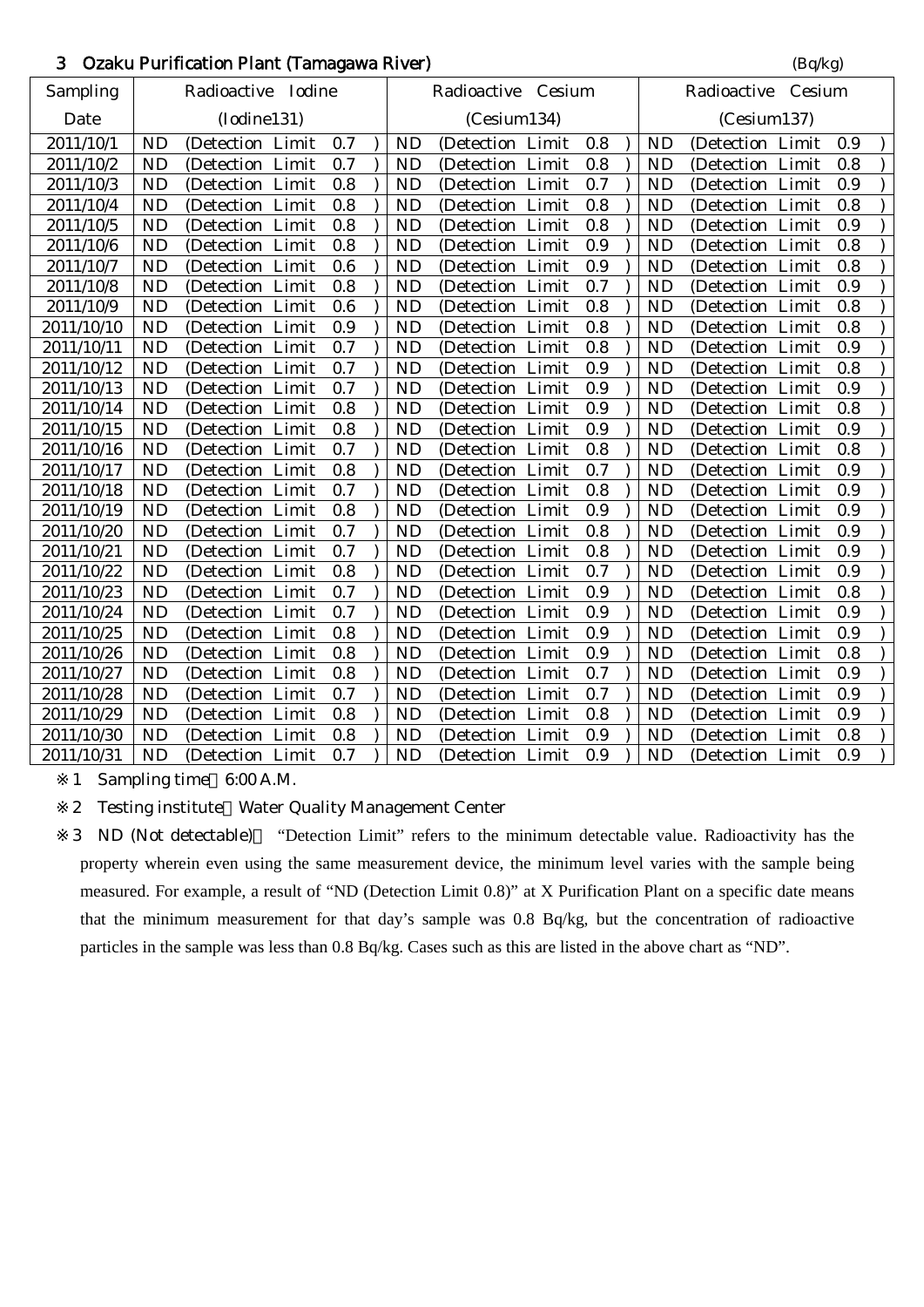## 4 Higashi-murayama Purification Plant (Arakawa River, Tamagawa River)

| Sampling<br>Radioactive Iodine<br>Radioactive Cesium<br>Cesium<br>Radioactive<br>(Iodine131)<br>(Cesium137)<br>Date<br>(Cesium134)<br>2011/10/1<br><b>ND</b><br>0.7<br><b>ND</b><br><b>ND</b><br>0.8<br>(Detection Limit<br>0.9<br>(Detection Limit<br>(Detection Limit<br>0.8<br>0.7<br>0.9<br>2011/10/2<br><b>ND</b><br>(Detection Limit<br><b>ND</b><br>(Detection Limit<br><b>ND</b><br>(Detection Limit<br>2011/10/3<br><b>ND</b><br>0.7<br><b>ND</b><br>0.7<br><b>ND</b><br>(Detection Limit<br>0.9<br>(Detection Limit<br>(Detection<br>Limit<br><b>ND</b><br>0.7<br><b>ND</b><br>0.8<br><b>ND</b><br>0.8<br>2011/10/4<br>(Detection Limit<br>Limit<br>Limit<br>(Detection)<br>(Detection)<br><b>ND</b><br>0.7<br><b>ND</b><br>0.7<br>0.8<br>2011/10/5<br>(Detection Limit<br><b>ND</b><br>(Detection Limit<br>(Detection Limit<br>0.7<br>0.9<br><b>ND</b><br>0.7<br><b>ND</b><br>2011/10/6<br>(Detection Limit<br>(Detection Limit<br><b>ND</b><br>(Detection Limit<br>0.7<br>0.9<br>0.9<br>2011/10/7<br><b>ND</b><br>(Detection Limit<br><b>ND</b><br>(Detection Limit<br><b>ND</b><br>(Detection Limit<br>0.8<br>0.8<br><b>ND</b><br>(Detection Limit<br>0.7<br><b>ND</b><br>(Detection Limit<br><b>ND</b><br>2011/10/8<br>Limit<br>(Detection<br>0.8<br>0.8<br>0.8<br>2011/10/9<br><b>ND</b><br>(Detection Limit<br><b>ND</b><br>(Detection Limit<br><b>ND</b><br>Limit<br>(Detection<br><b>ND</b><br>0.9<br>(Detection Limit<br>0.7<br><b>ND</b><br><b>ND</b><br>(Detection Limit<br>0.9<br>2011/10/10<br>(Detection Limit<br><b>ND</b><br>0.7<br>0.9<br>0.9<br>2011/10/11<br>(Detection Limit<br><b>ND</b><br>(Detection Limit<br><b>ND</b><br>(Detection Limit<br><b>ND</b><br><b>ND</b><br>0.8<br>2011/10/12<br>(Detection Limit<br>0.7<br>Limit<br><b>ND</b><br>0.9<br>(Detection<br>(Detection Limit<br>0.9<br>0.9<br>2011/10/13<br><b>ND</b><br>0.8<br><b>ND</b><br><b>ND</b><br>(Detection Limit<br>(Detection Limit<br>(Detection Limit<br>0.8<br>2011/10/14<br><b>ND</b><br>0.7<br><b>ND</b><br>0.9<br>(Detection Limit<br>(Detection Limit<br><b>ND</b><br>(Detection Limit<br>0.9<br>2011/10/15<br><b>ND</b><br>(Detection Limit<br>0.7<br><b>ND</b><br>0.9<br>(Detection Limit<br>(Detection Limit<br><b>ND</b><br>2011/10/16<br><b>ND</b><br>(Detection Limit<br>0.8<br><b>ND</b><br>(Detection Limit<br>0.9<br>0.9<br><b>ND</b><br>(Detection Limit<br>0.8<br>2011/10/17<br><b>ND</b><br>(Detection Limit<br>0.7<br><b>ND</b><br>(Detection Limit<br>(Detection Limit<br>$\mathbf{1}$<br><b>ND</b><br>0.9<br>0.9<br><b>ND</b><br>0.8<br><b>ND</b><br>2011/10/18<br>(Detection Limit<br>(Detection Limit<br><b>ND</b><br>(Detection Limit<br>2011/10/19<br><b>ND</b><br>0.8<br><b>ND</b><br>0.9<br><b>ND</b><br>(Detection Limit<br>0.8<br>(Detection Limit<br>(Detection Limit<br>2011/10/20<br><b>ND</b><br>0.8<br><b>ND</b><br>0.8<br><b>ND</b><br>(Detection Limit<br>(Detection Limit<br>(Detection Limit<br>1<br>0.8<br><b>ND</b><br>0.7<br>0.8<br>2011/10/21<br>(Detection Limit<br><b>ND</b><br>(Detection Limit<br><b>ND</b><br>(Detection Limit<br>2011/10/22<br><b>ND</b><br>0.7<br>0.8<br>0.9<br><b>ND</b><br><b>ND</b><br>(Detection Limit<br>(Detection Limit<br>(Detection Limit<br>2011/10/23<br>0.7<br>0.8<br>0.9<br><b>ND</b><br>(Detection Limit<br><b>ND</b><br>(Detection Limit<br><b>ND</b><br>(Detection Limit<br>2011/10/24<br><b>ND</b><br>(Detection Limit<br>0.7<br>0.9<br>0.8<br><b>ND</b><br>(Detection Limit<br><b>ND</b><br>(Detection Limit<br>0.8<br>0.8<br>2011/10/25<br><b>ND</b><br>(Detection Limit<br>0.8<br>(Detection Limit<br><b>ND</b><br><b>ND</b><br>Limit<br>(Detection)<br>2011/10/26<br><b>ND</b><br>(Detection Limit<br>0.8<br><b>ND</b><br>0.9<br><b>ND</b><br>0.9<br>(Detection Limit<br>(Detection Limit<br><b>ND</b><br>0.7<br>0.8<br>0.9<br>2011/10/27<br>(Detection Limit<br><b>ND</b><br>(Detection Limit<br><b>ND</b><br>(Detection Limit<br>2011/10/28<br><b>ND</b><br>0.7<br><b>ND</b><br>0.8<br><b>ND</b><br>0.8<br>(Detection Limit<br>(Detection Limit<br>(Detection Limit<br>2011/10/29<br><b>ND</b><br>(Detection Limit<br>0.7<br><b>ND</b><br>Limit<br>0.9<br><b>ND</b><br>0.8<br>(Detection<br>(Detection Limit<br>0.7<br><b>ND</b><br>0.8<br>0.8<br>2011/10/30<br><b>ND</b><br>(Detection Limit<br><b>ND</b><br>(Detection Limit<br>(Detection Limit<br>0.8<br><b>ND</b><br>(Detection Limit |            | (Bq/kg)   |  |  |     |  |           |                  |  |  |  |                  |     |
|-----------------------------------------------------------------------------------------------------------------------------------------------------------------------------------------------------------------------------------------------------------------------------------------------------------------------------------------------------------------------------------------------------------------------------------------------------------------------------------------------------------------------------------------------------------------------------------------------------------------------------------------------------------------------------------------------------------------------------------------------------------------------------------------------------------------------------------------------------------------------------------------------------------------------------------------------------------------------------------------------------------------------------------------------------------------------------------------------------------------------------------------------------------------------------------------------------------------------------------------------------------------------------------------------------------------------------------------------------------------------------------------------------------------------------------------------------------------------------------------------------------------------------------------------------------------------------------------------------------------------------------------------------------------------------------------------------------------------------------------------------------------------------------------------------------------------------------------------------------------------------------------------------------------------------------------------------------------------------------------------------------------------------------------------------------------------------------------------------------------------------------------------------------------------------------------------------------------------------------------------------------------------------------------------------------------------------------------------------------------------------------------------------------------------------------------------------------------------------------------------------------------------------------------------------------------------------------------------------------------------------------------------------------------------------------------------------------------------------------------------------------------------------------------------------------------------------------------------------------------------------------------------------------------------------------------------------------------------------------------------------------------------------------------------------------------------------------------------------------------------------------------------------------------------------------------------------------------------------------------------------------------------------------------------------------------------------------------------------------------------------------------------------------------------------------------------------------------------------------------------------------------------------------------------------------------------------------------------------------------------------------------------------------------------------------------------------------------------------------------------------------------------------------------------------------------------------------------------------------------------------------------------------------------------------------------------------------------------------------------------------------------------------------------------------------------------------------------------------------------------------------------------------------------------------------------------------------------------------------------------------------------------------------------------------------------------------------------------------------------------------------------|------------|-----------|--|--|-----|--|-----------|------------------|--|--|--|------------------|-----|
|                                                                                                                                                                                                                                                                                                                                                                                                                                                                                                                                                                                                                                                                                                                                                                                                                                                                                                                                                                                                                                                                                                                                                                                                                                                                                                                                                                                                                                                                                                                                                                                                                                                                                                                                                                                                                                                                                                                                                                                                                                                                                                                                                                                                                                                                                                                                                                                                                                                                                                                                                                                                                                                                                                                                                                                                                                                                                                                                                                                                                                                                                                                                                                                                                                                                                                                                                                                                                                                                                                                                                                                                                                                                                                                                                                                                                                                                                                                                                                                                                                                                                                                                                                                                                                                                                                                                                                                         |            |           |  |  |     |  |           |                  |  |  |  |                  |     |
|                                                                                                                                                                                                                                                                                                                                                                                                                                                                                                                                                                                                                                                                                                                                                                                                                                                                                                                                                                                                                                                                                                                                                                                                                                                                                                                                                                                                                                                                                                                                                                                                                                                                                                                                                                                                                                                                                                                                                                                                                                                                                                                                                                                                                                                                                                                                                                                                                                                                                                                                                                                                                                                                                                                                                                                                                                                                                                                                                                                                                                                                                                                                                                                                                                                                                                                                                                                                                                                                                                                                                                                                                                                                                                                                                                                                                                                                                                                                                                                                                                                                                                                                                                                                                                                                                                                                                                                         |            |           |  |  |     |  |           |                  |  |  |  |                  |     |
|                                                                                                                                                                                                                                                                                                                                                                                                                                                                                                                                                                                                                                                                                                                                                                                                                                                                                                                                                                                                                                                                                                                                                                                                                                                                                                                                                                                                                                                                                                                                                                                                                                                                                                                                                                                                                                                                                                                                                                                                                                                                                                                                                                                                                                                                                                                                                                                                                                                                                                                                                                                                                                                                                                                                                                                                                                                                                                                                                                                                                                                                                                                                                                                                                                                                                                                                                                                                                                                                                                                                                                                                                                                                                                                                                                                                                                                                                                                                                                                                                                                                                                                                                                                                                                                                                                                                                                                         |            |           |  |  |     |  |           |                  |  |  |  |                  |     |
|                                                                                                                                                                                                                                                                                                                                                                                                                                                                                                                                                                                                                                                                                                                                                                                                                                                                                                                                                                                                                                                                                                                                                                                                                                                                                                                                                                                                                                                                                                                                                                                                                                                                                                                                                                                                                                                                                                                                                                                                                                                                                                                                                                                                                                                                                                                                                                                                                                                                                                                                                                                                                                                                                                                                                                                                                                                                                                                                                                                                                                                                                                                                                                                                                                                                                                                                                                                                                                                                                                                                                                                                                                                                                                                                                                                                                                                                                                                                                                                                                                                                                                                                                                                                                                                                                                                                                                                         |            |           |  |  |     |  |           |                  |  |  |  |                  |     |
|                                                                                                                                                                                                                                                                                                                                                                                                                                                                                                                                                                                                                                                                                                                                                                                                                                                                                                                                                                                                                                                                                                                                                                                                                                                                                                                                                                                                                                                                                                                                                                                                                                                                                                                                                                                                                                                                                                                                                                                                                                                                                                                                                                                                                                                                                                                                                                                                                                                                                                                                                                                                                                                                                                                                                                                                                                                                                                                                                                                                                                                                                                                                                                                                                                                                                                                                                                                                                                                                                                                                                                                                                                                                                                                                                                                                                                                                                                                                                                                                                                                                                                                                                                                                                                                                                                                                                                                         |            |           |  |  |     |  |           |                  |  |  |  |                  |     |
|                                                                                                                                                                                                                                                                                                                                                                                                                                                                                                                                                                                                                                                                                                                                                                                                                                                                                                                                                                                                                                                                                                                                                                                                                                                                                                                                                                                                                                                                                                                                                                                                                                                                                                                                                                                                                                                                                                                                                                                                                                                                                                                                                                                                                                                                                                                                                                                                                                                                                                                                                                                                                                                                                                                                                                                                                                                                                                                                                                                                                                                                                                                                                                                                                                                                                                                                                                                                                                                                                                                                                                                                                                                                                                                                                                                                                                                                                                                                                                                                                                                                                                                                                                                                                                                                                                                                                                                         |            |           |  |  |     |  |           |                  |  |  |  |                  |     |
|                                                                                                                                                                                                                                                                                                                                                                                                                                                                                                                                                                                                                                                                                                                                                                                                                                                                                                                                                                                                                                                                                                                                                                                                                                                                                                                                                                                                                                                                                                                                                                                                                                                                                                                                                                                                                                                                                                                                                                                                                                                                                                                                                                                                                                                                                                                                                                                                                                                                                                                                                                                                                                                                                                                                                                                                                                                                                                                                                                                                                                                                                                                                                                                                                                                                                                                                                                                                                                                                                                                                                                                                                                                                                                                                                                                                                                                                                                                                                                                                                                                                                                                                                                                                                                                                                                                                                                                         |            |           |  |  |     |  |           |                  |  |  |  |                  |     |
|                                                                                                                                                                                                                                                                                                                                                                                                                                                                                                                                                                                                                                                                                                                                                                                                                                                                                                                                                                                                                                                                                                                                                                                                                                                                                                                                                                                                                                                                                                                                                                                                                                                                                                                                                                                                                                                                                                                                                                                                                                                                                                                                                                                                                                                                                                                                                                                                                                                                                                                                                                                                                                                                                                                                                                                                                                                                                                                                                                                                                                                                                                                                                                                                                                                                                                                                                                                                                                                                                                                                                                                                                                                                                                                                                                                                                                                                                                                                                                                                                                                                                                                                                                                                                                                                                                                                                                                         |            |           |  |  |     |  |           |                  |  |  |  |                  |     |
|                                                                                                                                                                                                                                                                                                                                                                                                                                                                                                                                                                                                                                                                                                                                                                                                                                                                                                                                                                                                                                                                                                                                                                                                                                                                                                                                                                                                                                                                                                                                                                                                                                                                                                                                                                                                                                                                                                                                                                                                                                                                                                                                                                                                                                                                                                                                                                                                                                                                                                                                                                                                                                                                                                                                                                                                                                                                                                                                                                                                                                                                                                                                                                                                                                                                                                                                                                                                                                                                                                                                                                                                                                                                                                                                                                                                                                                                                                                                                                                                                                                                                                                                                                                                                                                                                                                                                                                         |            |           |  |  |     |  |           |                  |  |  |  |                  |     |
|                                                                                                                                                                                                                                                                                                                                                                                                                                                                                                                                                                                                                                                                                                                                                                                                                                                                                                                                                                                                                                                                                                                                                                                                                                                                                                                                                                                                                                                                                                                                                                                                                                                                                                                                                                                                                                                                                                                                                                                                                                                                                                                                                                                                                                                                                                                                                                                                                                                                                                                                                                                                                                                                                                                                                                                                                                                                                                                                                                                                                                                                                                                                                                                                                                                                                                                                                                                                                                                                                                                                                                                                                                                                                                                                                                                                                                                                                                                                                                                                                                                                                                                                                                                                                                                                                                                                                                                         |            |           |  |  |     |  |           |                  |  |  |  |                  |     |
|                                                                                                                                                                                                                                                                                                                                                                                                                                                                                                                                                                                                                                                                                                                                                                                                                                                                                                                                                                                                                                                                                                                                                                                                                                                                                                                                                                                                                                                                                                                                                                                                                                                                                                                                                                                                                                                                                                                                                                                                                                                                                                                                                                                                                                                                                                                                                                                                                                                                                                                                                                                                                                                                                                                                                                                                                                                                                                                                                                                                                                                                                                                                                                                                                                                                                                                                                                                                                                                                                                                                                                                                                                                                                                                                                                                                                                                                                                                                                                                                                                                                                                                                                                                                                                                                                                                                                                                         |            |           |  |  |     |  |           |                  |  |  |  |                  |     |
|                                                                                                                                                                                                                                                                                                                                                                                                                                                                                                                                                                                                                                                                                                                                                                                                                                                                                                                                                                                                                                                                                                                                                                                                                                                                                                                                                                                                                                                                                                                                                                                                                                                                                                                                                                                                                                                                                                                                                                                                                                                                                                                                                                                                                                                                                                                                                                                                                                                                                                                                                                                                                                                                                                                                                                                                                                                                                                                                                                                                                                                                                                                                                                                                                                                                                                                                                                                                                                                                                                                                                                                                                                                                                                                                                                                                                                                                                                                                                                                                                                                                                                                                                                                                                                                                                                                                                                                         |            |           |  |  |     |  |           |                  |  |  |  |                  |     |
|                                                                                                                                                                                                                                                                                                                                                                                                                                                                                                                                                                                                                                                                                                                                                                                                                                                                                                                                                                                                                                                                                                                                                                                                                                                                                                                                                                                                                                                                                                                                                                                                                                                                                                                                                                                                                                                                                                                                                                                                                                                                                                                                                                                                                                                                                                                                                                                                                                                                                                                                                                                                                                                                                                                                                                                                                                                                                                                                                                                                                                                                                                                                                                                                                                                                                                                                                                                                                                                                                                                                                                                                                                                                                                                                                                                                                                                                                                                                                                                                                                                                                                                                                                                                                                                                                                                                                                                         |            |           |  |  |     |  |           |                  |  |  |  |                  |     |
|                                                                                                                                                                                                                                                                                                                                                                                                                                                                                                                                                                                                                                                                                                                                                                                                                                                                                                                                                                                                                                                                                                                                                                                                                                                                                                                                                                                                                                                                                                                                                                                                                                                                                                                                                                                                                                                                                                                                                                                                                                                                                                                                                                                                                                                                                                                                                                                                                                                                                                                                                                                                                                                                                                                                                                                                                                                                                                                                                                                                                                                                                                                                                                                                                                                                                                                                                                                                                                                                                                                                                                                                                                                                                                                                                                                                                                                                                                                                                                                                                                                                                                                                                                                                                                                                                                                                                                                         |            |           |  |  |     |  |           |                  |  |  |  |                  |     |
|                                                                                                                                                                                                                                                                                                                                                                                                                                                                                                                                                                                                                                                                                                                                                                                                                                                                                                                                                                                                                                                                                                                                                                                                                                                                                                                                                                                                                                                                                                                                                                                                                                                                                                                                                                                                                                                                                                                                                                                                                                                                                                                                                                                                                                                                                                                                                                                                                                                                                                                                                                                                                                                                                                                                                                                                                                                                                                                                                                                                                                                                                                                                                                                                                                                                                                                                                                                                                                                                                                                                                                                                                                                                                                                                                                                                                                                                                                                                                                                                                                                                                                                                                                                                                                                                                                                                                                                         |            |           |  |  |     |  |           |                  |  |  |  |                  |     |
|                                                                                                                                                                                                                                                                                                                                                                                                                                                                                                                                                                                                                                                                                                                                                                                                                                                                                                                                                                                                                                                                                                                                                                                                                                                                                                                                                                                                                                                                                                                                                                                                                                                                                                                                                                                                                                                                                                                                                                                                                                                                                                                                                                                                                                                                                                                                                                                                                                                                                                                                                                                                                                                                                                                                                                                                                                                                                                                                                                                                                                                                                                                                                                                                                                                                                                                                                                                                                                                                                                                                                                                                                                                                                                                                                                                                                                                                                                                                                                                                                                                                                                                                                                                                                                                                                                                                                                                         |            |           |  |  |     |  |           |                  |  |  |  |                  |     |
|                                                                                                                                                                                                                                                                                                                                                                                                                                                                                                                                                                                                                                                                                                                                                                                                                                                                                                                                                                                                                                                                                                                                                                                                                                                                                                                                                                                                                                                                                                                                                                                                                                                                                                                                                                                                                                                                                                                                                                                                                                                                                                                                                                                                                                                                                                                                                                                                                                                                                                                                                                                                                                                                                                                                                                                                                                                                                                                                                                                                                                                                                                                                                                                                                                                                                                                                                                                                                                                                                                                                                                                                                                                                                                                                                                                                                                                                                                                                                                                                                                                                                                                                                                                                                                                                                                                                                                                         |            |           |  |  |     |  |           |                  |  |  |  |                  |     |
|                                                                                                                                                                                                                                                                                                                                                                                                                                                                                                                                                                                                                                                                                                                                                                                                                                                                                                                                                                                                                                                                                                                                                                                                                                                                                                                                                                                                                                                                                                                                                                                                                                                                                                                                                                                                                                                                                                                                                                                                                                                                                                                                                                                                                                                                                                                                                                                                                                                                                                                                                                                                                                                                                                                                                                                                                                                                                                                                                                                                                                                                                                                                                                                                                                                                                                                                                                                                                                                                                                                                                                                                                                                                                                                                                                                                                                                                                                                                                                                                                                                                                                                                                                                                                                                                                                                                                                                         |            |           |  |  |     |  |           |                  |  |  |  |                  |     |
|                                                                                                                                                                                                                                                                                                                                                                                                                                                                                                                                                                                                                                                                                                                                                                                                                                                                                                                                                                                                                                                                                                                                                                                                                                                                                                                                                                                                                                                                                                                                                                                                                                                                                                                                                                                                                                                                                                                                                                                                                                                                                                                                                                                                                                                                                                                                                                                                                                                                                                                                                                                                                                                                                                                                                                                                                                                                                                                                                                                                                                                                                                                                                                                                                                                                                                                                                                                                                                                                                                                                                                                                                                                                                                                                                                                                                                                                                                                                                                                                                                                                                                                                                                                                                                                                                                                                                                                         |            |           |  |  |     |  |           |                  |  |  |  |                  |     |
|                                                                                                                                                                                                                                                                                                                                                                                                                                                                                                                                                                                                                                                                                                                                                                                                                                                                                                                                                                                                                                                                                                                                                                                                                                                                                                                                                                                                                                                                                                                                                                                                                                                                                                                                                                                                                                                                                                                                                                                                                                                                                                                                                                                                                                                                                                                                                                                                                                                                                                                                                                                                                                                                                                                                                                                                                                                                                                                                                                                                                                                                                                                                                                                                                                                                                                                                                                                                                                                                                                                                                                                                                                                                                                                                                                                                                                                                                                                                                                                                                                                                                                                                                                                                                                                                                                                                                                                         |            |           |  |  |     |  |           |                  |  |  |  |                  |     |
|                                                                                                                                                                                                                                                                                                                                                                                                                                                                                                                                                                                                                                                                                                                                                                                                                                                                                                                                                                                                                                                                                                                                                                                                                                                                                                                                                                                                                                                                                                                                                                                                                                                                                                                                                                                                                                                                                                                                                                                                                                                                                                                                                                                                                                                                                                                                                                                                                                                                                                                                                                                                                                                                                                                                                                                                                                                                                                                                                                                                                                                                                                                                                                                                                                                                                                                                                                                                                                                                                                                                                                                                                                                                                                                                                                                                                                                                                                                                                                                                                                                                                                                                                                                                                                                                                                                                                                                         |            |           |  |  |     |  |           |                  |  |  |  |                  |     |
|                                                                                                                                                                                                                                                                                                                                                                                                                                                                                                                                                                                                                                                                                                                                                                                                                                                                                                                                                                                                                                                                                                                                                                                                                                                                                                                                                                                                                                                                                                                                                                                                                                                                                                                                                                                                                                                                                                                                                                                                                                                                                                                                                                                                                                                                                                                                                                                                                                                                                                                                                                                                                                                                                                                                                                                                                                                                                                                                                                                                                                                                                                                                                                                                                                                                                                                                                                                                                                                                                                                                                                                                                                                                                                                                                                                                                                                                                                                                                                                                                                                                                                                                                                                                                                                                                                                                                                                         |            |           |  |  |     |  |           |                  |  |  |  |                  |     |
|                                                                                                                                                                                                                                                                                                                                                                                                                                                                                                                                                                                                                                                                                                                                                                                                                                                                                                                                                                                                                                                                                                                                                                                                                                                                                                                                                                                                                                                                                                                                                                                                                                                                                                                                                                                                                                                                                                                                                                                                                                                                                                                                                                                                                                                                                                                                                                                                                                                                                                                                                                                                                                                                                                                                                                                                                                                                                                                                                                                                                                                                                                                                                                                                                                                                                                                                                                                                                                                                                                                                                                                                                                                                                                                                                                                                                                                                                                                                                                                                                                                                                                                                                                                                                                                                                                                                                                                         |            |           |  |  |     |  |           |                  |  |  |  |                  |     |
|                                                                                                                                                                                                                                                                                                                                                                                                                                                                                                                                                                                                                                                                                                                                                                                                                                                                                                                                                                                                                                                                                                                                                                                                                                                                                                                                                                                                                                                                                                                                                                                                                                                                                                                                                                                                                                                                                                                                                                                                                                                                                                                                                                                                                                                                                                                                                                                                                                                                                                                                                                                                                                                                                                                                                                                                                                                                                                                                                                                                                                                                                                                                                                                                                                                                                                                                                                                                                                                                                                                                                                                                                                                                                                                                                                                                                                                                                                                                                                                                                                                                                                                                                                                                                                                                                                                                                                                         |            |           |  |  |     |  |           |                  |  |  |  |                  |     |
|                                                                                                                                                                                                                                                                                                                                                                                                                                                                                                                                                                                                                                                                                                                                                                                                                                                                                                                                                                                                                                                                                                                                                                                                                                                                                                                                                                                                                                                                                                                                                                                                                                                                                                                                                                                                                                                                                                                                                                                                                                                                                                                                                                                                                                                                                                                                                                                                                                                                                                                                                                                                                                                                                                                                                                                                                                                                                                                                                                                                                                                                                                                                                                                                                                                                                                                                                                                                                                                                                                                                                                                                                                                                                                                                                                                                                                                                                                                                                                                                                                                                                                                                                                                                                                                                                                                                                                                         |            |           |  |  |     |  |           |                  |  |  |  |                  |     |
|                                                                                                                                                                                                                                                                                                                                                                                                                                                                                                                                                                                                                                                                                                                                                                                                                                                                                                                                                                                                                                                                                                                                                                                                                                                                                                                                                                                                                                                                                                                                                                                                                                                                                                                                                                                                                                                                                                                                                                                                                                                                                                                                                                                                                                                                                                                                                                                                                                                                                                                                                                                                                                                                                                                                                                                                                                                                                                                                                                                                                                                                                                                                                                                                                                                                                                                                                                                                                                                                                                                                                                                                                                                                                                                                                                                                                                                                                                                                                                                                                                                                                                                                                                                                                                                                                                                                                                                         |            |           |  |  |     |  |           |                  |  |  |  |                  |     |
|                                                                                                                                                                                                                                                                                                                                                                                                                                                                                                                                                                                                                                                                                                                                                                                                                                                                                                                                                                                                                                                                                                                                                                                                                                                                                                                                                                                                                                                                                                                                                                                                                                                                                                                                                                                                                                                                                                                                                                                                                                                                                                                                                                                                                                                                                                                                                                                                                                                                                                                                                                                                                                                                                                                                                                                                                                                                                                                                                                                                                                                                                                                                                                                                                                                                                                                                                                                                                                                                                                                                                                                                                                                                                                                                                                                                                                                                                                                                                                                                                                                                                                                                                                                                                                                                                                                                                                                         |            |           |  |  |     |  |           |                  |  |  |  |                  |     |
|                                                                                                                                                                                                                                                                                                                                                                                                                                                                                                                                                                                                                                                                                                                                                                                                                                                                                                                                                                                                                                                                                                                                                                                                                                                                                                                                                                                                                                                                                                                                                                                                                                                                                                                                                                                                                                                                                                                                                                                                                                                                                                                                                                                                                                                                                                                                                                                                                                                                                                                                                                                                                                                                                                                                                                                                                                                                                                                                                                                                                                                                                                                                                                                                                                                                                                                                                                                                                                                                                                                                                                                                                                                                                                                                                                                                                                                                                                                                                                                                                                                                                                                                                                                                                                                                                                                                                                                         |            |           |  |  |     |  |           |                  |  |  |  |                  |     |
|                                                                                                                                                                                                                                                                                                                                                                                                                                                                                                                                                                                                                                                                                                                                                                                                                                                                                                                                                                                                                                                                                                                                                                                                                                                                                                                                                                                                                                                                                                                                                                                                                                                                                                                                                                                                                                                                                                                                                                                                                                                                                                                                                                                                                                                                                                                                                                                                                                                                                                                                                                                                                                                                                                                                                                                                                                                                                                                                                                                                                                                                                                                                                                                                                                                                                                                                                                                                                                                                                                                                                                                                                                                                                                                                                                                                                                                                                                                                                                                                                                                                                                                                                                                                                                                                                                                                                                                         |            |           |  |  |     |  |           |                  |  |  |  |                  |     |
|                                                                                                                                                                                                                                                                                                                                                                                                                                                                                                                                                                                                                                                                                                                                                                                                                                                                                                                                                                                                                                                                                                                                                                                                                                                                                                                                                                                                                                                                                                                                                                                                                                                                                                                                                                                                                                                                                                                                                                                                                                                                                                                                                                                                                                                                                                                                                                                                                                                                                                                                                                                                                                                                                                                                                                                                                                                                                                                                                                                                                                                                                                                                                                                                                                                                                                                                                                                                                                                                                                                                                                                                                                                                                                                                                                                                                                                                                                                                                                                                                                                                                                                                                                                                                                                                                                                                                                                         |            |           |  |  |     |  |           |                  |  |  |  |                  |     |
|                                                                                                                                                                                                                                                                                                                                                                                                                                                                                                                                                                                                                                                                                                                                                                                                                                                                                                                                                                                                                                                                                                                                                                                                                                                                                                                                                                                                                                                                                                                                                                                                                                                                                                                                                                                                                                                                                                                                                                                                                                                                                                                                                                                                                                                                                                                                                                                                                                                                                                                                                                                                                                                                                                                                                                                                                                                                                                                                                                                                                                                                                                                                                                                                                                                                                                                                                                                                                                                                                                                                                                                                                                                                                                                                                                                                                                                                                                                                                                                                                                                                                                                                                                                                                                                                                                                                                                                         |            |           |  |  |     |  |           |                  |  |  |  |                  |     |
|                                                                                                                                                                                                                                                                                                                                                                                                                                                                                                                                                                                                                                                                                                                                                                                                                                                                                                                                                                                                                                                                                                                                                                                                                                                                                                                                                                                                                                                                                                                                                                                                                                                                                                                                                                                                                                                                                                                                                                                                                                                                                                                                                                                                                                                                                                                                                                                                                                                                                                                                                                                                                                                                                                                                                                                                                                                                                                                                                                                                                                                                                                                                                                                                                                                                                                                                                                                                                                                                                                                                                                                                                                                                                                                                                                                                                                                                                                                                                                                                                                                                                                                                                                                                                                                                                                                                                                                         |            |           |  |  |     |  |           |                  |  |  |  |                  |     |
|                                                                                                                                                                                                                                                                                                                                                                                                                                                                                                                                                                                                                                                                                                                                                                                                                                                                                                                                                                                                                                                                                                                                                                                                                                                                                                                                                                                                                                                                                                                                                                                                                                                                                                                                                                                                                                                                                                                                                                                                                                                                                                                                                                                                                                                                                                                                                                                                                                                                                                                                                                                                                                                                                                                                                                                                                                                                                                                                                                                                                                                                                                                                                                                                                                                                                                                                                                                                                                                                                                                                                                                                                                                                                                                                                                                                                                                                                                                                                                                                                                                                                                                                                                                                                                                                                                                                                                                         | 2011/10/31 | <b>ND</b> |  |  | 0.8 |  | <b>ND</b> | (Detection Limit |  |  |  | (Detection Limit | 0.8 |

1 Sampling time 6:00 A.M.

2 Testing institute Water Quality Management Center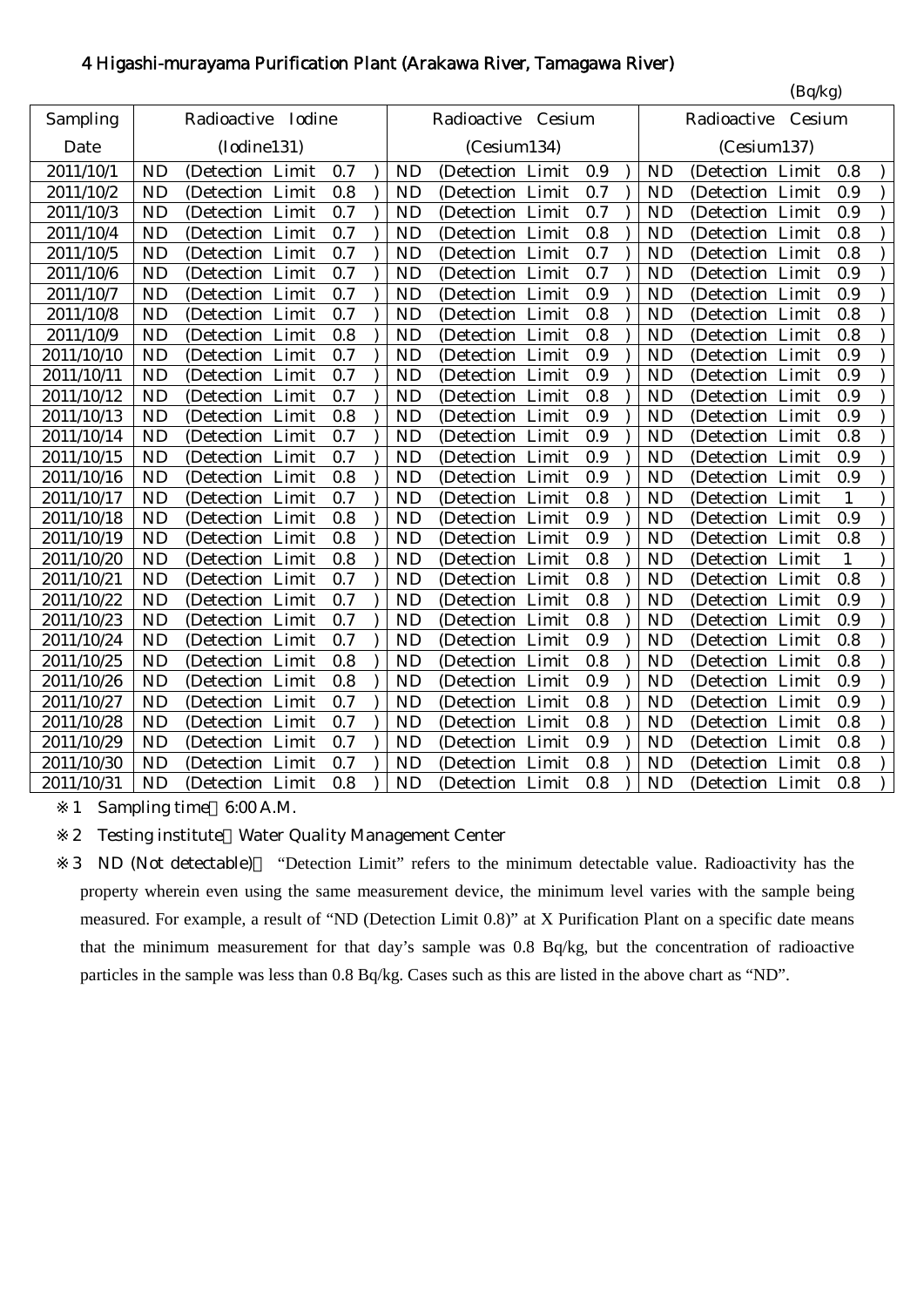## 5 Nagasawa Purification Plant (Sagamigawa River)

|            |                                   |                  |       |     |           |                    |     |           | (Bq/kg)              |     |  |
|------------|-----------------------------------|------------------|-------|-----|-----------|--------------------|-----|-----------|----------------------|-----|--|
| Sampling   | Radioactive Iodine<br>(Iodine131) |                  |       |     |           | Radioactive Cesium |     |           | Radioactive Cesium   |     |  |
| Date       |                                   |                  |       |     |           | (Cesium134)        |     |           | (Cesium137)          |     |  |
| 2011/10/1  | <b>ND</b>                         | (Detection Limit |       | 0.7 | <b>ND</b> | (Detection Limit   | 0.9 | <b>ND</b> | (Detection Limit     | 0.9 |  |
| 2011/10/2  | <b>ND</b>                         | (Detection       | Limit | 0.7 | <b>ND</b> | (Detection Limit   | 0.8 | <b>ND</b> | (Detection Limit     | 1   |  |
| 2011/10/3  | <b>ND</b>                         | (Detection       | Limit | 0.8 | <b>ND</b> | (Detection Limit   | 0.9 | <b>ND</b> | (Detection Limit     | 0.8 |  |
| 2011/10/4  | <b>ND</b>                         | (Detection Limit |       | 0.7 | <b>ND</b> | (Detection Limit   | 0.9 | <b>ND</b> | (Detection Limit     | 0.9 |  |
| 2011/10/5  | <b>ND</b>                         | (Detection Limit |       | 0.8 | <b>ND</b> | (Detection Limit   | 0.9 | <b>ND</b> | (Detection Limit     | 0.9 |  |
| 2011/10/6  | <b>ND</b>                         | (Detection Limit |       | 0.7 | <b>ND</b> | (Detection Limit   | 0.9 | <b>ND</b> | (Detection Limit     | 0.9 |  |
| 2011/10/7  | <b>ND</b>                         | (Detection Limit |       | 0.6 | <b>ND</b> | (Detection Limit   | 0.7 | <b>ND</b> | (Detection Limit     | 0.9 |  |
| 2011/10/8  | <b>ND</b>                         | (Detection Limit |       | 0.8 | <b>ND</b> | (Detection Limit   | 0.9 | <b>ND</b> | (Detection Limit     | 0.9 |  |
| 2011/10/9  | <b>ND</b>                         | (Detection Limit |       | 0.7 | <b>ND</b> | (Detection Limit   | 0.7 | <b>ND</b> | (Detection Limit     | 0.9 |  |
| 2011/10/10 | <b>ND</b>                         | (Detection Limit |       | 0.8 | <b>ND</b> | (Detection Limit   | 0.7 | <b>ND</b> | (Detection Limit     | 0.8 |  |
| 2011/10/11 | <b>ND</b>                         | (Detection Limit |       | 0.8 | <b>ND</b> | (Detection Limit   | 0.8 | <b>ND</b> | (Detection Limit     | 0.7 |  |
| 2011/10/12 | <b>ND</b>                         | (Detection Limit |       | 0.7 | <b>ND</b> | (Detection Limit   | 0.8 | <b>ND</b> | (Detection Limit     | 0.9 |  |
| 2011/10/13 | <b>ND</b>                         | (Detection Limit |       | 0.7 | <b>ND</b> | (Detection Limit   | 0.9 | <b>ND</b> | (Detection Limit     | 0.9 |  |
| 2011/10/14 | <b>ND</b>                         | (Detection Limit |       | 0.7 | <b>ND</b> | (Detection Limit   | 0.8 | <b>ND</b> | (Detection Limit     | 0.9 |  |
| 2011/10/15 | <b>ND</b>                         | (Detection Limit |       | 0.8 | <b>ND</b> | (Detection Limit   | 0.8 | <b>ND</b> | (Detection Limit     | 0.9 |  |
| 2011/10/16 | <b>ND</b>                         | (Detection       | Limit | 0.7 | <b>ND</b> | (Detection Limit   | 0.9 | <b>ND</b> | (Detection Limit     | 0.9 |  |
| 2011/10/17 | <b>ND</b>                         | (Detection       | Limit | 0.8 | <b>ND</b> | (Detection Limit   | 0.8 | <b>ND</b> | (Detection Limit     | 0.9 |  |
| 2011/10/18 | <b>ND</b>                         | (Detection Limit |       | 0.8 | <b>ND</b> | (Detection Limit   | 0.9 | <b>ND</b> | (Detection Limit     | 0.8 |  |
| 2011/10/19 | <b>ND</b>                         | (Detection Limit |       | 0.7 | <b>ND</b> | (Detection Limit   | 0.8 | <b>ND</b> | (Detection)<br>Limit | 0.9 |  |
| 2011/10/20 | <b>ND</b>                         | (Detection Limit |       | 0.7 | <b>ND</b> | (Detection Limit   | 0.8 | <b>ND</b> | (Detection Limit     | 0.9 |  |
| 2011/10/21 | <b>ND</b>                         | (Detection Limit |       | 0.8 | <b>ND</b> | (Detection Limit   | 0.8 | <b>ND</b> | (Detection Limit     | 0.9 |  |
| 2011/10/22 | <b>ND</b>                         | (Detection Limit |       | 0.8 | <b>ND</b> | (Detection Limit   | 0.8 | <b>ND</b> | (Detection Limit     | 0.8 |  |
| 2011/10/23 | <b>ND</b>                         | (Detection Limit |       | 0.9 | <b>ND</b> | (Detection Limit   | 0.8 | <b>ND</b> | Limit<br>(Detection  | 0.8 |  |
| 2011/10/24 | <b>ND</b>                         | (Detection Limit |       | 0.8 | <b>ND</b> | (Detection Limit   | 0.8 | <b>ND</b> | (Detection Limit     | 0.9 |  |
| 2011/10/25 | <b>ND</b>                         | (Detection       | Limit | 0.7 | <b>ND</b> | (Detection Limit   | 0.7 | <b>ND</b> | (Detection Limit     | 0.9 |  |
| 2011/10/26 | <b>ND</b>                         | (Detection Limit |       | 0.8 | <b>ND</b> | (Detection Limit   | 0.9 | <b>ND</b> | (Detection Limit     | 0.9 |  |
| 2011/10/27 | <b>ND</b>                         | (Detection Limit |       | 0.8 | <b>ND</b> | (Detection Limit   | 0.8 | <b>ND</b> | (Detection Limit     | 0.9 |  |
| 2011/10/28 | <b>ND</b>                         | (Detection Limit |       | 0.8 | <b>ND</b> | (Detection Limit   | 0.7 | <b>ND</b> | (Detection Limit     | 0.9 |  |
| 2011/10/29 | <b>ND</b>                         | (Detection Limit |       | 0.8 | <b>ND</b> | (Detection Limit   | 0.9 | <b>ND</b> | (Detection Limit     | 0.9 |  |
| 2011/10/30 | <b>ND</b>                         | (Detection Limit |       | 0.9 | <b>ND</b> | (Detection Limit   | 0.8 | <b>ND</b> | (Detection Limit     | 0.8 |  |
| 2011/10/31 | <b>ND</b>                         | (Detection Limit |       | 0.7 | <b>ND</b> | (Detection Limit   | 0.9 | <b>ND</b> | (Detection Limit     | 0.8 |  |
|            |                                   |                  |       |     |           |                    |     |           |                      |     |  |

1 Sampling time 6:00 A.M.

2 Testing institute Water Quality Management Center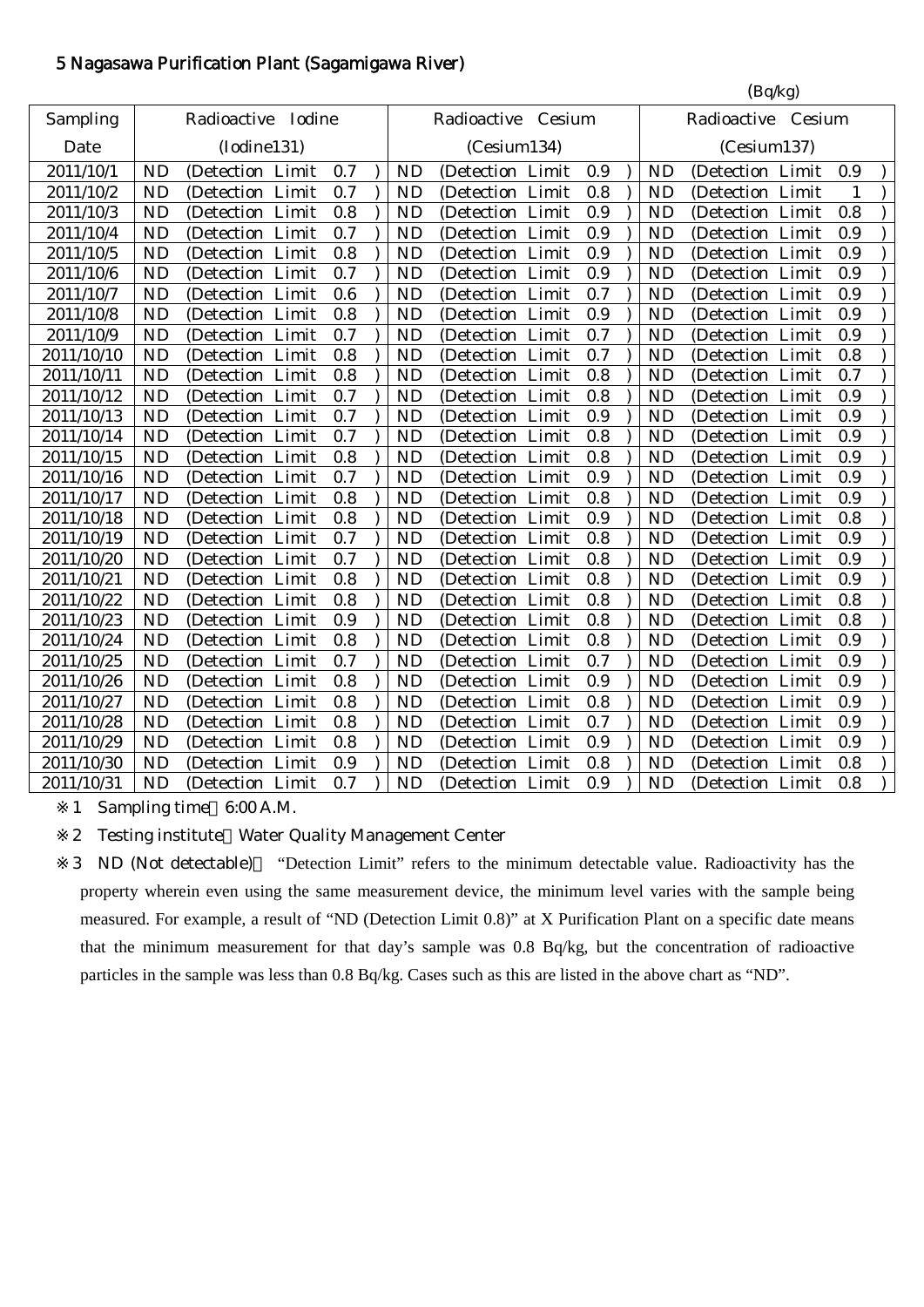#### 6 Misato Purification Plant (Edogawa River)

|                 |     |                       |     |    |                    |     |            | (Bq/kg)            |     |  |
|-----------------|-----|-----------------------|-----|----|--------------------|-----|------------|--------------------|-----|--|
| <b>Sampling</b> |     | Radioactive Iodine    |     |    | Radioactive Cesium |     |            | Radioactive Cesium |     |  |
| Date            |     | Iodine 131            |     |    | Cesium 134         |     |            | Cesium 137         |     |  |
| 2011/10/3       | ND  | (Detection Limit 0.7) |     | ND | (Detection Limit)  | 0.9 | ND         | (Detection Limit)  | 0.9 |  |
| 2011/10/10      | ND  | (Detection Limit)     | 0.7 | ND | (Detection Limit)  | 0.8 | ND         | (Detection Limit)  | 0.9 |  |
| 2011/10/17      | ND  | (Detection Limit)     | 0.8 | ND | (Detection Limit)  | 0.8 | ${\rm ND}$ | (Detection Limit)  |     |  |
| 2011/10/24      | ND. | (Detection Limit)     | 0.7 | ND | (Detection Limit)  | 0.9 | ${\rm ND}$ | (Detection Limit)  |     |  |
| 2011/10/31      | ND  | (Detection Limit)     | 0.7 | ND | (Detection Limit)  | 0.8 | ND         | (Detection Limit)  |     |  |

1 Sampling time 9:00 A.M.

2 Testing institute Water Quality Management Center

3 ND (Not detectable) "Detection Limit" refers to the minimum detectable value. Radioactivity has the property wherein even using the same measurement device, the minimum level varies with the sample being measured. For example, a result of "ND (Detection Limit 0.8)" at X Purification Plant on a specific date means that the minimum measurement for that day's sample was 0.8 Bq/kg, but the concentration of radioactive particles in the sample was less than 0.8 Bq/kg. Cases such as this are listed in the above chart as "ND".

#### 7 Misono Purification Plant (Arakawa River)

|            |    |                    |     |     |                    |     |     | (Bq/kg)               |     |  |
|------------|----|--------------------|-----|-----|--------------------|-----|-----|-----------------------|-----|--|
| Sampling   |    | Radioactive Iodine |     |     | Radioactive Cesium |     |     | Radioactive Cesium    |     |  |
| Date       |    | Iodine 131         |     |     | Cesium 134         |     |     | Cesium 137            |     |  |
| 2011/10/4  | ND | (Detection Limit)  | 0.7 | ND  | (Detection Limit)  | 0.8 | ND. | (Detection Limit 0.7) |     |  |
| 2011/10/11 | ND | (Detection Limit)  | 0.8 | ND. | (Detection Limit)  | 0.7 | ND. | (Detection Limit)     | 0.9 |  |
| 2011/10/18 | ND | (Detection Limit)  | 0.7 | ND  | (Detection Limit)  | 0.9 | ND  | (Detection Limit)     | 0.9 |  |
| 2011/10/25 | ND | (Detection Limit)  | 0.7 | ND  | (Detection Limit)  | 0.8 | ND  | (Detection Limit)     | 0.9 |  |

1 Sampling time 9:00 A.M.

2 Testing institute Water Quality Management Center

3 ND (Not detectable) "Detection Limit" refers to the minimum detectable value. Radioactivity has the property wherein even using the same measurement device, the minimum level varies with the sample being measured. For example, a result of "ND (Detection Limit 0.8)" at X Purification Plant on a specific date means that the minimum measurement for that day's sample was 0.8 Bq/kg, but the concentration of radioactive particles in the sample was less than 0.8 Bq/kg. Cases such as this are listed in the above chart as "ND".

#### 8 Sakai Purification Plant (Tamagawa River)

|                 |    |                       |     |    |                    |     |    | (Bq/kg)               |     |
|-----------------|----|-----------------------|-----|----|--------------------|-----|----|-----------------------|-----|
| <b>Sampling</b> |    | Radioactive Iodine    |     |    | Radioactive Cesium |     |    | Radioactive Cesium    |     |
| Date            |    | Iodine 131            |     |    | Cesium 134         |     |    | Cesium 137            |     |
| 2011/10/5       | ND | (Detection Limit 0.7) |     | ND | (Detection Limit)  | 0.9 | ND | (Detection Limit 0.9) |     |
| 2011/10/12      |    | (Detection Limit 0.8) |     | ND | (Detection Limit)  | 0.9 | ND | (Detection Limit 0.9) |     |
| 2011/10/19      | ND | (Detection Limit)     | 0.7 | ND | (Detection Limit)  | 0.8 | ND | (Detection Limit)     | 0.8 |
| 2011/10/26      | NĽ | (Detection Limit)     | 0.8 | ND | (Detection Limit)  | 0.9 | ND | (Detection Limit)     | 0.9 |

1 Sampling time 9:00 A.M.

2 Testing institute Water Quality Management Center